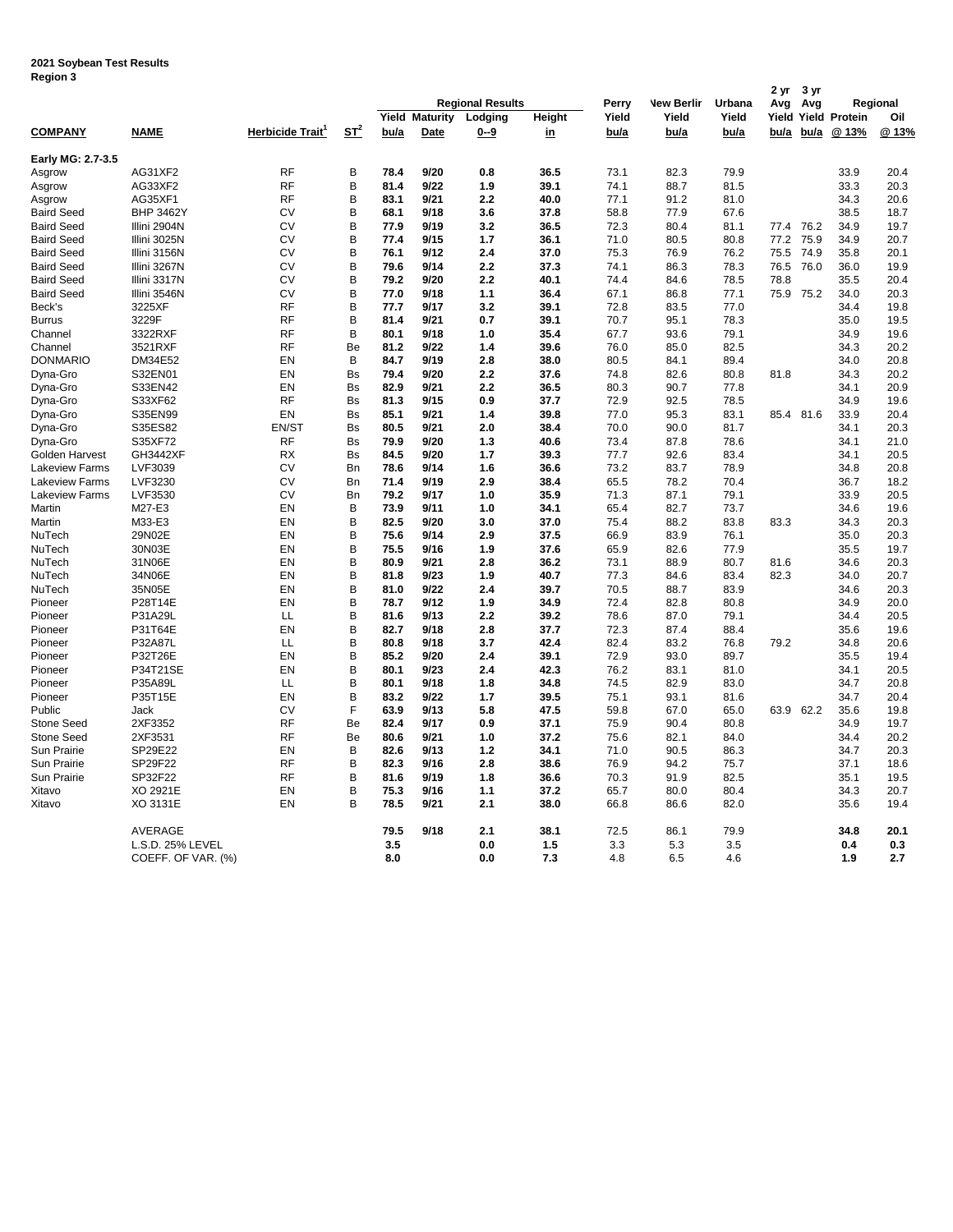| negiun J                                       |                      |                 |                    |              |                       |                         |              |              |                   |              | 2 yr | 3 yr      |                     |              |
|------------------------------------------------|----------------------|-----------------|--------------------|--------------|-----------------------|-------------------------|--------------|--------------|-------------------|--------------|------|-----------|---------------------|--------------|
|                                                |                      |                 |                    |              |                       | <b>Regional Results</b> |              | Perry        | <b>New Berlir</b> | Urbana       | Avg  | Avg       |                     | Regional     |
|                                                |                      |                 |                    |              | <b>Yield Maturity</b> | Lodging                 | Height       | Yield        | Yield             | Yield        |      |           | Yield Yield Protein | Oil          |
| <b>COMPANY</b>                                 | <b>NAME</b>          | Herbicide Trait | $S_{\text{L}}^{2}$ | bu/a         | Date                  | $0 - 9$                 | <u>in</u>    | <u>bu/a</u>  | bu/a              | bu/a         | bu/a | bu/a      | @ 13%               | @ 13%        |
| Late MG: 3.6-4.3                               |                      |                 |                    |              |                       |                         |              |              |                   |              |      |           |                     |              |
| Asgrow                                         | AG37XF2              | <b>RF</b>       | B                  | 77.7         | 9/22                  | 2.1                     | 41.4         | 71.9         | 84.5              | 76.7         |      |           | 36.7                | 19.2         |
| Asgrow                                         | AG38XF1              | <b>RF</b>       | B                  | 81.1         | 9/24                  | 2.0                     | 41.5         | 77.1         | 81.0              | 85.2         |      |           | 34.4                | 20.0         |
| Asgrow                                         | AG40XF1              | RF              | В                  | 79.6         | 9/23                  | 1.9                     | 43.9         | 72.2         | 87.5              | 79.1         |      |           | 34.6                | 19.7         |
| <b>Baird Seed</b>                              | <b>BHP 3887Y</b>     | CV              | B                  | 73.9         | 9/23                  | 4.4                     | 44.9         | 70.3         | 79.7              | 71.6         |      |           | 37.4                | 19.5         |
| <b>Baird Seed</b>                              | Illini 3648N         | <b>CV</b>       | B                  | 77.0         | 9/18                  | 1.6                     | 35.9         | 69.4         | 81.0              | 80.5         | 78.1 | 77.6      | 33.8                | 20.6         |
| <b>Baird Seed</b>                              | Illini 3855N         | <b>CV</b>       | B                  | 77.9         | 9/20                  | 1.1                     | 35.3         | 71.8         | 83.7              | 78.2         | 77.6 | 76.8      | 34.2                | 20.3         |
| <b>Baird Seed</b>                              | Illini 3989N         | CV              | B                  | 75.3         | 9/23                  | 2.2                     | 41.1         | 68.9         | 82.2              | 74.8         | 76.0 |           | 34.1                | 20.0         |
| Beck's                                         | 3510E3               | EN<br><b>RF</b> | В<br>B             | 83.9         | 9/21                  | 1.4                     | 36.5         | 76.9         | 88.0              | 86.8         |      |           | 33.8                | 20.7         |
| Beck's<br><b>Burrus</b>                        | 3555XF<br>3859E      | EN              | B                  | 81.1<br>81.1 | 9/20<br>9/25          | 1.2<br>1.6              | 37.8<br>36.6 | 70.5<br>72.5 | 90.3<br>92.6      | 82.6<br>78.2 |      |           | 34.0<br>33.7        | 20.2<br>20.2 |
| Channel                                        | 3721RXF              | <b>RF</b>       | Be                 | 79.0         | 9/23                  | 2.1                     | 41.8         | 77.0         | 84.6              | 75.5         |      |           | 36.4                | 19.0         |
| Cornelius                                      | <b>CB37XF97</b>      | RF              | Bs                 | 80.1         | 9/21                  | 3.1                     | 43.9         | 72.4         | 91.2              | 76.8         |      |           | 35.3                | 19.2         |
| Cornelius                                      | CB39XF19             | <b>RF</b>       | Bs                 | 83.0         | 9/23                  | 2.7                     | 42.6         | 76.1         | 94.2              | 78.7         |      |           | 35.5                | 19.3         |
| <b>DONMARIO</b>                                | <b>DM3756E</b>       | EN              | B                  | 81.6         | 9/22                  | 2.1                     | 36.5         | 72.2         | 91.0              | 81.5         | 80.8 | 79.6      | 34.4                | 20.2         |
| <b>DONMARIO</b>                                | <b>DM37C62S</b>      | CV              | В                  | 80.5         | 9/22                  | 2.6                     | 40.9         | 74.7         | 86.7              | 80.0         |      |           | 34.9                | 20.2         |
| <b>DONMARIO</b>                                | DM37F51              | <b>RF</b>       | В                  | 82.2         | 9/19                  | 1.5                     | 37.3         | 72.5         | 92.2              | 82.0         |      |           | 34.0                | 20.2         |
| <b>DONMARIO</b>                                | DM39F62              | RF              | В                  | 78.3         | 9/27                  | 3.6                     | 48.5         | 72.2         | 88.0              | 74.6         |      |           | 35.4                | 19.8         |
| <b>DONMARIO</b>                                | DM40E62              | EN              | B                  | 71.6         | 9/30                  | 3.1                     | 40.2         | 67.2         | 75.8              | 71.8         |      |           | 36.5                | 19.4         |
| <b>DONMARIO</b>                                | DM41C51              | <b>CV</b>       | В                  | 80.6         | 9/26                  | 3.1                     | 37.7         | 72.0         | 87.4              | 82.5         | 82.0 |           | 33.8                | 20.8         |
| <b>DONMARIO</b>                                | DM42F62              | <b>RF</b>       | B                  | 80.6         | 9/29                  | 3.6                     | 45.0         | 71.0         | 91.6              | 79.3         |      |           | 34.6                | 19.4         |
| Dyna-Gro                                       | S3681STS             | CV/ST           | Bs                 | 84.2         | 9/20                  | 2.2                     | 37.3         | 78.8         | 87.7              | 85.9         | 82.5 |           | 35.5                | 19.2         |
| Dyna-Gro                                       | S37ES52              | EN/ST           | Bs                 | 83.8         | 9/21                  | 1.9                     | 37.5         | 76.6         | 88.8              | 86.1         |      |           | 35.0                | 20.4         |
| Dyna-Gro                                       | S37XF42              | RF              | Bs                 | 78.5         | 9/21                  | 1.6                     | 43.4         | 73.1         | 84.8              | 77.7         |      |           | 34.0                | 20.0         |
| <b>GENESIS</b>                                 | G3660E               | EN              | в                  | 82.5         | 9/24                  | 1.3                     | 40.1         | 76.2         | 85.2              | 86.2         |      |           | 34.8                | 19.8         |
| <b>GENESIS</b>                                 | G3960E               | EN              | B                  | 78.4         | 9/22                  | 0.9                     | 35.3         | 68.2         | 89.9              | 77.1         |      |           | 33.3                | 20.3         |
| Golden Harvest                                 | GH3732XF             | <b>RX</b>       | <b>Bs</b>          | 85.7         | 9/19                  | 1.5                     | 42.4         | 76.5         | 94.3              | 86.3         |      |           | 33.2                | 20.0         |
| Golden Harvest                                 | GH3762E3S            | EN              | <b>Bs</b>          | 82.2         | 9/20                  | 2.7                     | 43.3         | 70.1         | 94.3              | 82.3         |      |           | 34.7                | 20.2         |
| Golden Harvest                                 | GH3952XF             | RX              | Bs                 | 77.5         | 9/21                  | 1.8                     | 40.8         | 65.3         | 85.7              | 81.4         |      |           | 33.8                | 19.9         |
| <b>Lakeview Farms</b><br><b>Lakeview Farms</b> | LVF3641<br>LVF3648   | CV<br>CV        | Bn<br>Bn           | 77.8<br>73.8 | 9/19<br>9/23          | 1.9<br>1.7              | 36.3<br>38.7 | 69.3<br>67.0 | 82.0<br>77.8      | 82.0<br>76.6 |      |           | 33.7<br>36.6        | 20.7<br>18.5 |
| Lakeview Farms                                 | LVF3731              | <b>CV</b>       | Bn                 | 80.4         | 9/21                  | 2.0                     | 36.9         | 74.0         | 87.1              | 80.1         |      |           | 33.1                | 21.1         |
| Lakeview Farms                                 | LVF3831              | <b>CV</b>       | Bn                 | 78.8         | 9/18                  | 1.0                     | 34.7         | 71.6         | 86.6              | 78.2         |      |           | 34.4                | 20.2         |
| <b>Lakeview Farms</b>                          | LVF3949              | CV              | Bn                 | 77.1         | 9/24                  | 2.7                     | 41.9         | 71.6         | 80.6              | 79.0         |      |           | 34.7                | 20.2         |
| Martin                                         | M36-E3               | EN              | в                  | 84.5         | 9/23                  | 1.5                     | 38.5         | 75.1         | 91.1              | 87.1         |      |           | 34.7                | 20.5         |
| NuTech                                         | 37N01E               | EN              | B                  | 79.2         | 9/22                  | 1.6                     | 36.6         | 74.7         | 83.2              | 79.7         |      |           | 35.7                | 19.6         |
| NuTech                                         | 39N04E               | EN              | B                  | 81.9         | 9/24                  | 1.9                     | 36.0         | 71.6         | 91.3              | 82.7         | 82.4 |           | 35.3                | 19.3         |
| NuTech                                         | 39N05E               | EN              | В                  | 81.5         | 9/22                  | 1.8                     | 37.2         | 74.9         | 88.8              | 80.9         | 82.2 |           | 34.2                | 20.2         |
| NuTech                                         | 41N03E               | EN              | B                  | 74.0         | 9/29                  | 2.4                     | 41.0         | 66.0         | 80.8              | 75.1         | 74.9 |           | 35.3                | 18.8         |
| P3 Genetics                                    | 2039E                | EN              | Bs                 | 82.9         | 9/27                  | 1.9                     | 38.2         | 78.9         | 88.7              | 81.1         | 82.3 | 79.7      | 35.1                | 19.7         |
| Pioneer                                        | P38A49L              | LL              | В                  | 85.4         | 9/25                  | 2.1                     | 42.0         | 80.8         | 85.4              | 90.1         | 81.9 |           | 34.7                | 20.4         |
| Pioneer                                        | <b>P38T76E</b>       | EN              | В                  | 82.2         | 9/24                  | 2.3                     | 34.9         | 76.2         | 86.5              | 83.9         |      |           | 35.4                | 19.4         |
| Public                                         | Dwight               | CV              | В                  | 65.1         | 9/14                  | 3.8                     | 40.1         | 58.4         | 71.1              | 65.8         |      |           | 36.3                | 19.1         |
| Public                                         | Williams 82          | CV              | B                  | 59.1         | 9/20                  | 4.2                     | 46.5         | 55.8         | 65.8              | 55.6         |      | 58.8 57.4 | 36.2                | 19.9         |
| Renk                                           | R392NFX              | <b>RF</b>       | В                  | 81.0         | 9/26                  | 3.0                     | 42.3         | 72.9         | 93.2              | 76.8         |      |           | 35.6                | 19.3         |
| Stone Seed                                     | 2XF3731              | RF              | Be                 | 79.7         | 9/24                  | 2.2                     | 42.1         | 76.1         | 81.8              | 81.1         |      |           | 36.4                | 19.0         |
| Sun Prairie                                    | SP36E22              | EN              | В                  | 83.6         | 9/22                  | 2.2                     | 39.4         | 71.2         | 88.0              | 91.7         |      |           | 34.8                | 20.3         |
| Sun Prairie                                    | SP36F22              | <b>RF</b>       | В                  | 77.2         | 9/25                  | 2.3                     | 43.7         | 66.9         | 85.8              | 78.9         |      |           | 33.6                | 20.5         |
| Sun Prairie                                    | SP37E22              | EN              | В                  | 75.7         | 9/24                  | 2.5                     | 39.8         | 65.0         | 84.2              | 77.8         |      |           | 35.7                | 19.3         |
| Virtue                                         | V3720S               | CV              | В                  | 79.0         | 9/23                  | 1.8                     | 39.7         | 72.3         | 88.6              | 76.1         |      |           | 35.1                | 19.9         |
| Xitavo                                         | XO 3651E             | EN              | в                  | 80.9         | 9/24                  | 1.9                     | 38.4         | 75.6         | 83.3              | 84.0         |      |           | 34.8                | 20.4         |
| Xitavo<br>Xitavo                               | XO 3861E<br>XO 4371E | EN<br>EN        | В<br>В             | 84.7<br>79.6 | 9/23<br>9/29          | 1.4<br>2.9              | 34.4<br>40.8 | 77.8<br>75.4 | 90.7<br>82.2      | 85.6<br>81.3 |      |           | 34.7<br>35.5        | 20.0<br>19.8 |
|                                                |                      |                 |                    |              |                       |                         |              |              |                   |              |      |           |                     |              |
|                                                | AVERAGE              |                 |                    | 79.4         | 9/22                  | 2.2                     | 39.8         | 72.3         | 86.0              | 79.8         |      |           | 34.9                | 19.8         |
|                                                | L.S.D. 25% LEVEL     |                 |                    | 3.1          |                       | 0.0                     | 1.6          | 2.9          | 4.5               | 3.3          |      |           | 0.4                 | 0.2          |
|                                                | COEFF. OF VAR. (%)   |                 |                    | 7.1          |                       | 0.0                     | 7.2          | 4.3          | 5.5               | 4.4          |      |           | 1.9                 | 2.2          |

<sup>1</sup>Herbicide Trait- CV = No Trait, EN= 2,4-D, glufosinate and glyphosate, LL = glufosinate, RF= dicamba, glufosinate and glyphosate, RL= glufosinate and glyphosate, RR = glyphosate, RX = dicamba and glyphosate, ST= STS, O= Other

 $^{2}$ ST- U= Untreated, F=Fungicide, Fe= Fungicide + Illevo, B= Fungicide + Insecticide, Be= Fungicide + Insecticide + Illevo, Bs= Fungicide + Insecticide + Saltro, NA= Information not Available